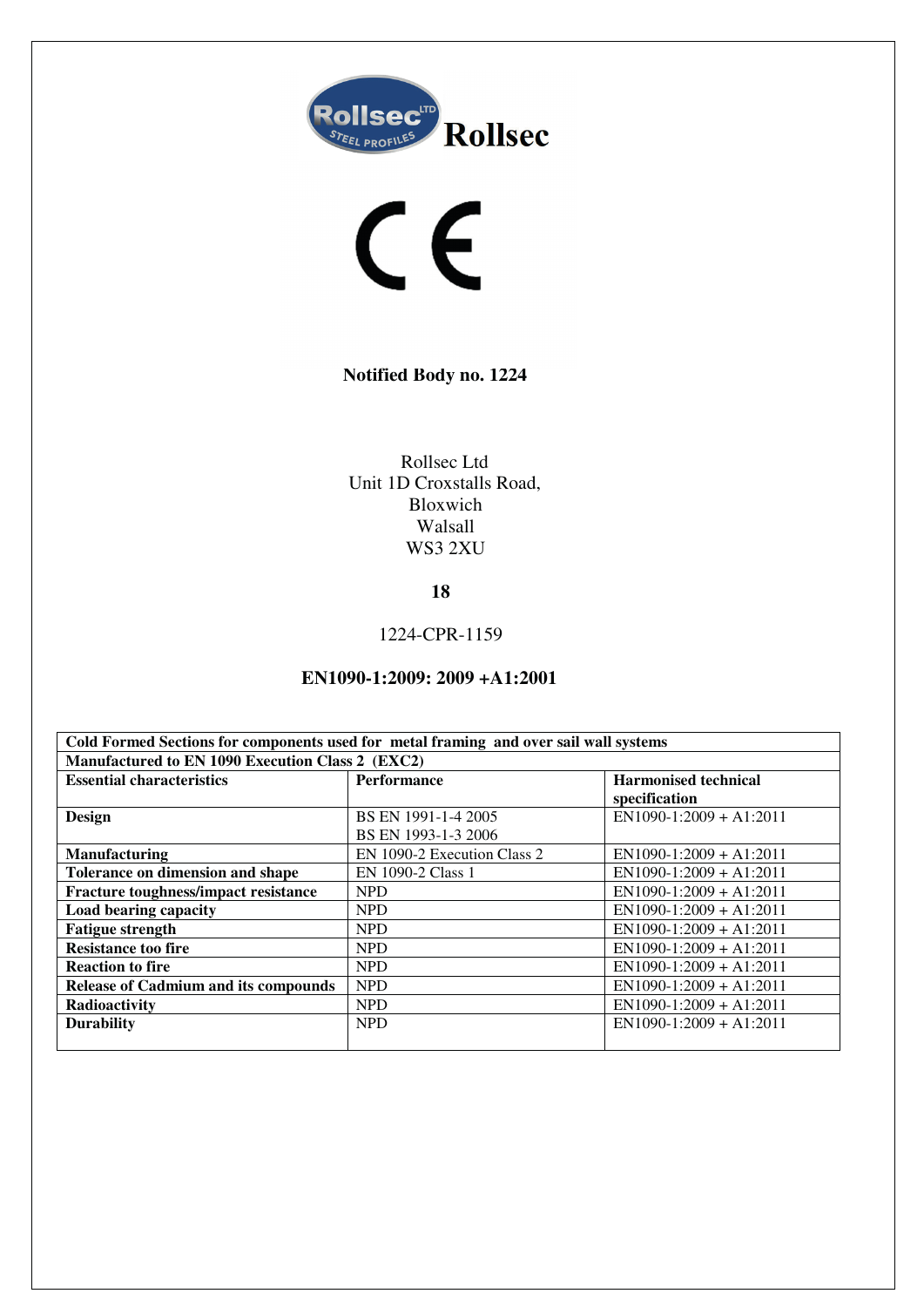# **Declaration of Performance**

## **Number:- 000001**

**Type:-** Cold formed sections manufactured from EN 10346:2015 DX51D & S390GD low carbon steel with Z275 zinc coating

**Intended Use:-** Metal framing components for external infill and over sail wall systems

| Rollsec Ltd              |
|--------------------------|
| Unit 1D Croxstalls Road, |
| <b>Bloxwich</b>          |
| Walsall                  |
| WS3 2XU                  |
|                          |

**Verification of Consistency:- System 2+** 

## **Notified Body:- Exova BM Trada Chiltern House, Stocking Lane, High Wycombe HP14 4ND**

**Notified Body No. :- 1224** 

### **Exova BM Trada have carried out initial assessment and continuous surveillance and have issued a Certificate of Conformity for Factory Production Control. FPC Certificate No. 1224-CPR-1159**

| <b>Essential characteristics</b>            | <b>Performance</b>          | <b>Harmonised technical</b><br>specification |
|---------------------------------------------|-----------------------------|----------------------------------------------|
| <b>Design</b>                               | BS EN 1991-1-4 2005         | $EN1090-1:2009 + A1:2011$                    |
|                                             | BS EN 1993-1-3 2006         |                                              |
| <b>Manufacturing</b>                        | EN 1090-2 Execution Class 2 | $EN1090-1:2009 + A1:2011$                    |
| Tolerance on dimension and shape            | EN 1090-2                   | $EN1090-1:2009 + A1:2011$                    |
| Fracture toughness/impact resistance        | <b>NPD</b>                  | $EN1090-1:2009 + A1:2011$                    |
| Load bearing capacity                       | <b>NPD</b>                  | $EN1090-1:2009 + A1:2011$                    |
| <b>Fatigue strength</b>                     | <b>NPD</b>                  | $EN1090-1:2009 + A1:2011$                    |
| <b>Resistance too fire</b>                  | <b>NPD</b>                  | $EN1090-1:2009 + A1:2011$                    |
| <b>Reaction to fire</b>                     | <b>NPD</b>                  | $EN1090-1:2009 + A1:2011$                    |
| <b>Release of Cadmium and its compounds</b> | <b>NPD</b>                  | $EN1090-1:2009 + A1:2011$                    |
| Radioactivity                               | <b>NPD</b>                  | $EN1090-1:2009 + A1:2011$                    |
| <b>Durability</b>                           | <b>NPD</b>                  | $EN1090-1:2009 + A1:2011$                    |
|                                             |                             |                                              |

The Performance of the product identified above is in conformity with the declared performance stated in the table.

Signed for and on behalf of Rollsec Ltd

John Collins Managing Director Bloxwich, Walsall

30th July 2018